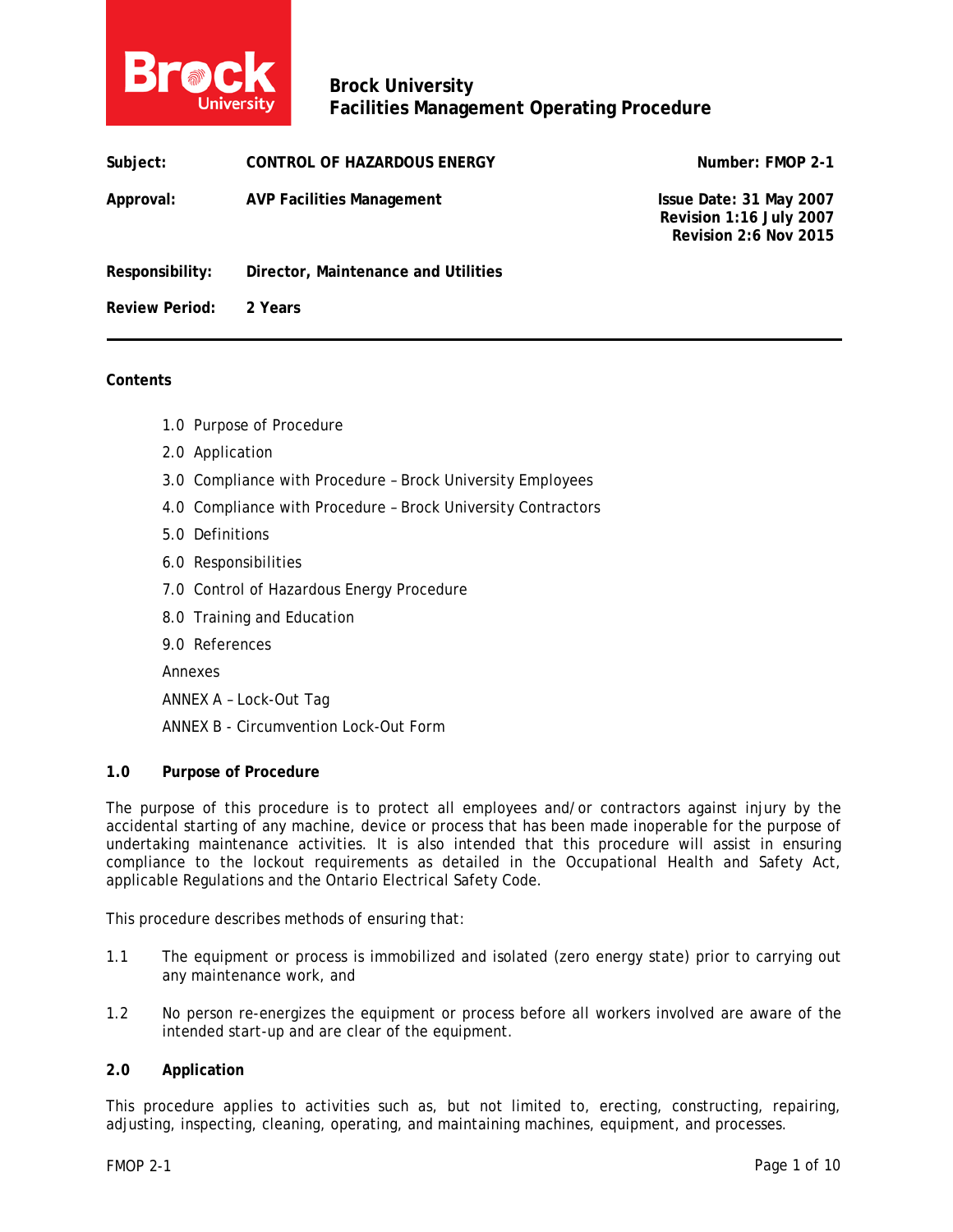### **3.0 Compliance with Procedure – Brock University Employees**

In consideration of personal safety and because the potential for serious injury or loss of life exists, failure to adhere to this procedure may result in discipline up to and including discharge.

#### **4.0 Compliance with Procedures – Brock University Contractors**

All Contractors working at Brock University, undertaking work subject to the Occupational Health and Safety Act and Regulations regarding Control of Hazardous Energy, will:

- 4.1 Provide Brock University (Project/Services Manager) with a copy of their company's Control of Hazardous Energy (LO/TO) procedure prior to the commencement of work. Note: In cases where Contractors are working with Brock University Staff where a Control of Hazardous Energy procedure is required, Brock University's Control of Hazardous Energy Procedure will be followed by University Staff.
- 4.2 Provide evidence to Brock University (Project/Services Manager) that the contractor's staff have been trained in their specific Lock-Out/Tag-Out (LOTO) procedure.

#### **5.0 Definitions**

**Authorized Individual** — A person who is qualified to engage in hazardous energy control because of knowledge, training, PPE (e.g. Arc Flash) and experience and has been assigned by a competent authority to engage in such control.

**Danger Zone** — The zone in and around a machine, equipment, or a process where a hazard or potential hazard exist by either the motion of machinery or the energization of a system or systems.

**Energy-isolating Device** — A mechanical device that physically prevents the transmission or release of energy, including but not limited to the following: a manually operated electrical circuit breaker; a disconnect switch; a manually operated switch by which the conductors of a circuit can be disconnected from all ungrounded supply conductors; a line valve; a block; and other devices used to block or isolate energy (push-button selector switches and other control-type devices are not energy-isolating devices).

**Hazardous Energy** – Any electrical, mechanical, hydraulic, pneumatic, chemical, nuclear, thermal, gravitational, rotational or other energy sources that could pose a risk to personal safety or could potentially cause an injury.

**Interlock** — A device or system whereby the status of one control or mechanism allows or prevents the operation of another.

**Information Tag** – A warning tag or other device, and its means of attachment, used to warn employees/contractors etc. of an existing or potential hazard. In addition to the warning, its wording also identifies who applied the tag and when. It is used in conjunction with the application of a lockout device to an energy-isolating device.

**Knowledgeable Person** - A person who has the appropriate expertise or professional knowledge or qualifications that enable him/her to assess the adequacy of the applied lockout procedures to ensure that they are in accordance with this procedure.

**Lockout** – The placement of a lock and tag to an energy-isolating device in accordance with an established procedure, thereby indicating that the energy-isolating device cannot to be operated until removal of the lock and tag in accordance with an established procedure.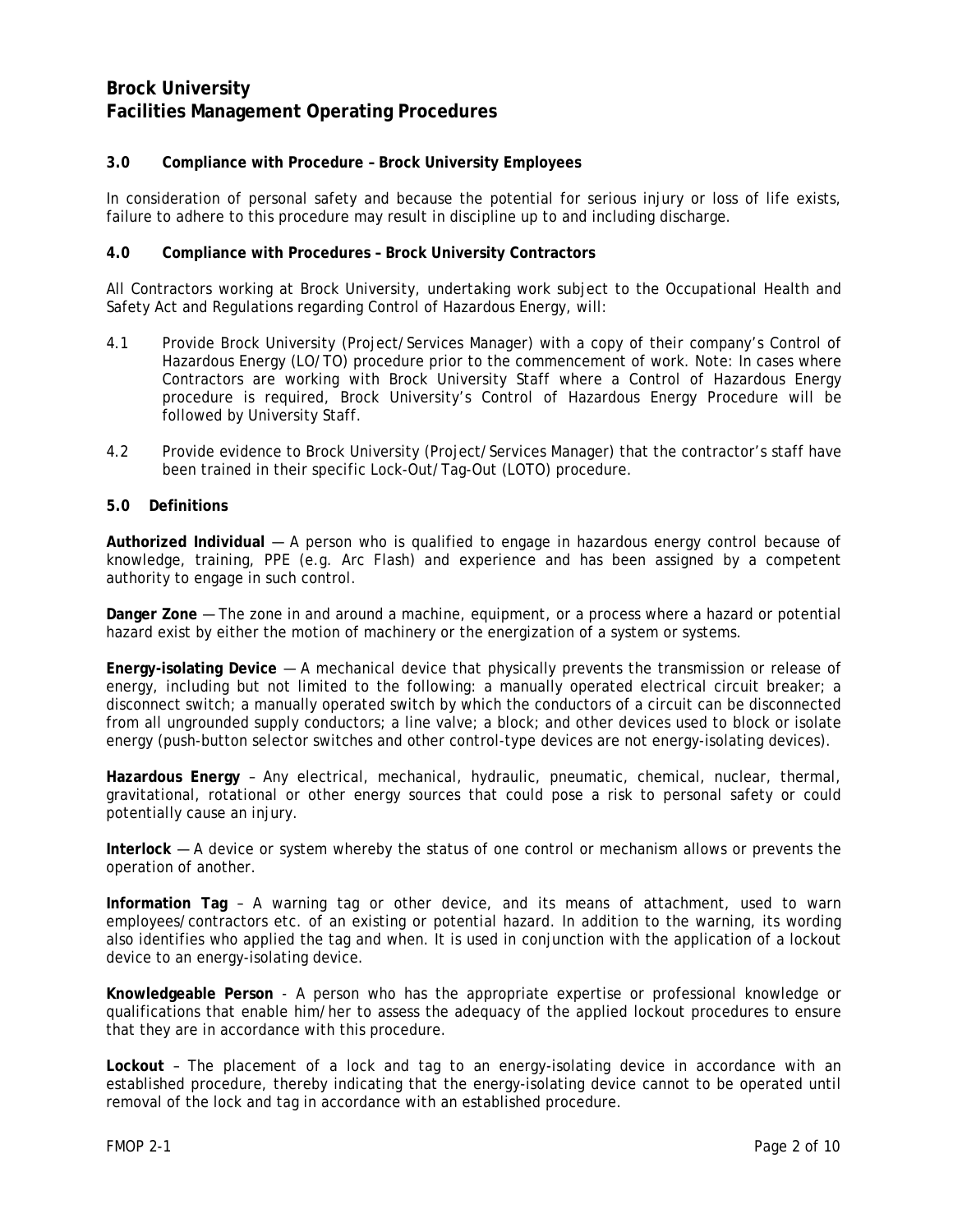**Lockout Device** – A mechanical means of locking that uses an individually keyed lock to secure an energy-isolating device in a position that prevents energization of a machine, equipment, or a process.

**Primary Authorized Individual** - An authorized individual who has been assigned to perform (assumes control over) a group lockout and has authority over other authorized individuals entering into a danger zone around a hazardous machine or energy system. The primary authorized individual will be the first person to lockout and tag the equipment or process and the last one to remove their lockout device and tags. **Note**: The primary authorized individual may be a Brock University worker or a contractor employee.

**Zero Energy State** - All types of power including electricity, suspended weight, rotational, spring pressure, air under pressure, oil or water under pressure, and steam are dissipated so that operation of any controls will not produce movement.

#### **6.0 Responsibilities**

- 6.1 Senior Managers: (Deans, Directors, Chairs, Department Managers)
	- 6.1.1 Provide the resources and support necessary to ensure compliance with the program requirements. Take appropriate action as required where non-conformance with this procedure is known.
	- 6.1.2 Ensure that this FMOP is reviewed at least bi-annually and revised as required.
	- 6.1.3 Ensure that machines, equipment and processes are designed, manufactured and installed in such a way that hazardous energy sources can be isolated and locked out in conformance with the CSA standard.
	- 6.1.4 Where machines, equipment or processes are not in conformance, under the guidance of a knowledgeable person, upgrade the equipment so that it is compliant.
	- 6.1.5 Ensure that all Brock University personnel impacted by this procedure are aware of and trained in its contents.
- 6.2 Facilities Management Supervisors and Managers
	- 6.2.1 Ensure that the Control of Hazardous Energy procedure is understood and followed by all applicable employees as required.
	- 6.2.2 Co-ordinate work that extends beyond one shift with other supervisors, contractors or workers as appropriate.
	- 6.2.3 In consultation with the Manager, Electrical Services advise any worker who must work near live power of the hazards in doing so and provide adequate Personal Protective Equipment (PPE), training in its use, prior to work commencing. Note: Working near live power is to be avoided at all times.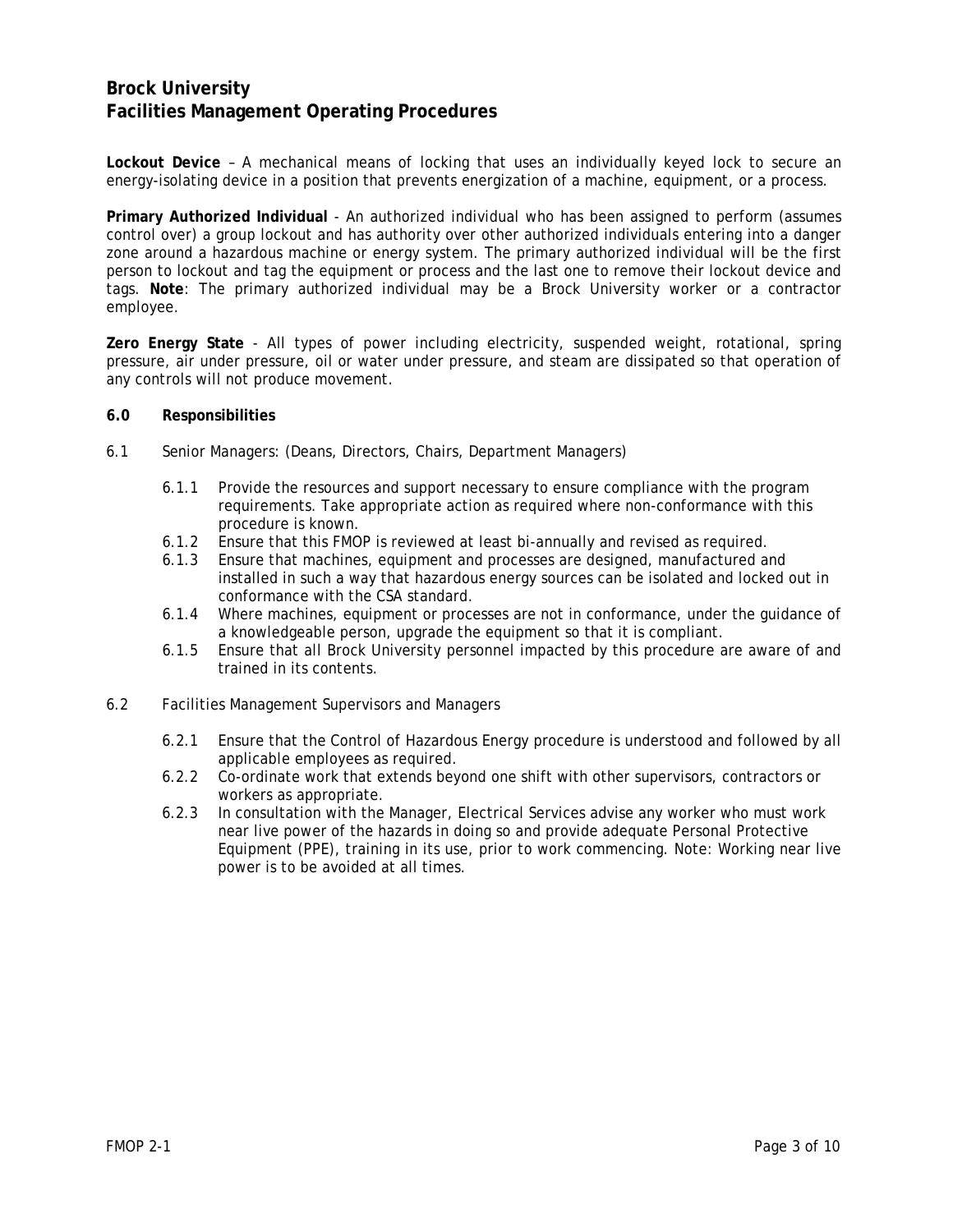- 6.3 Primary Authorized Individual
	- 6.3.1 Be aware when the Control of Hazardous Energy procedure is needed and how to apply the specific requirements.
	- 6.3.2 Identify all of the energy hazards, their magnitude and appropriate methods to control the energy in preparation for the shutdown. If in doubt as to the location or types of energy involved check with their supervisor/manager.
	- 6.3.3 Shut down and isolate all energy sources with appropriate energy-isolating devices, confirming that a zero energy state has been achieved.
	- 6.3.4 De-energize the machine, device or process and attach the appropriate personal lockout device/tag.
	- 6.3.5 Test operating controls/switches to ensure that it has been de-energized.
	- 6.3.6 Prior to removing the lockout device and tag and restoring energy, ensure that the appropriate steps have been followed to protect other workers.
- 6.4 Workers Assisting the Authorized Individual
	- 6.4.1 All authorized individuals assisting with the work require an individual tag and lock.
	- 6.4.2 Be aware when the Control of Hazardous Energy procedure is needed and how to apply the specific requirements.
	- 6.4.3 In concert with the worker in charge, identify all of the energy hazards in preparation for the shutdown. Note: The worker in charge is responsible for applying the primary locking device and tag.
	- 6.4.4 Independently confirm that a zero energy state has been obtained after the primary authorized individual has installed their lockout device(s) and tags.
	- 6.4.5 Install his or her personal lock and tag prior to working on the equipment or process.
	- 6.4.6 Prior to removing the lockout device and tag and restoring energy, ensure that the appropriate steps have been followed to protect other workers.
- 6.5 Brock University Employee Responsibilities
	- 6.5.1 Department Managers and Supervisors are responsible for developing, implementing and administering an effective control of hazardous energy program including training employees in the requirements, and ensure adequate lock-out capabilities and equipment are available to perform lock-outs.
	- 6.5.2 Each employee is required to follow the standard control of hazardous energy procedure on every occasion when entering any area where there is exposure to an energy source.
	- 6.5.3 Employees are expected to maintain equipment in good condition and report any defects to their supervisor/manager.
	- 6.5.4 Ensure that only authorized employees are allowed to operate energy-isolating devices and to place locks and tags on controls to prevent unexpected start-ups.
- 6.6 Contractors Responsibilities
	- 6.6.1 Contractors are responsible for developing, implementing and administering an effective control of hazardous energy program including training their employees in the requirements, and ensure adequate lock-out capabilities and equipment is available to perform lock-outs.
	- 6.6.2 Contractors are responsible for ensuring that their employees have received training in the specific lockout procedures required for the equipment they are working on while on Brock University property.
	- 6.6.3 Each employee of the contractor is required to follow the required control of hazardous energy procedure on every occasion when entering any area where there is exposure to an energy source.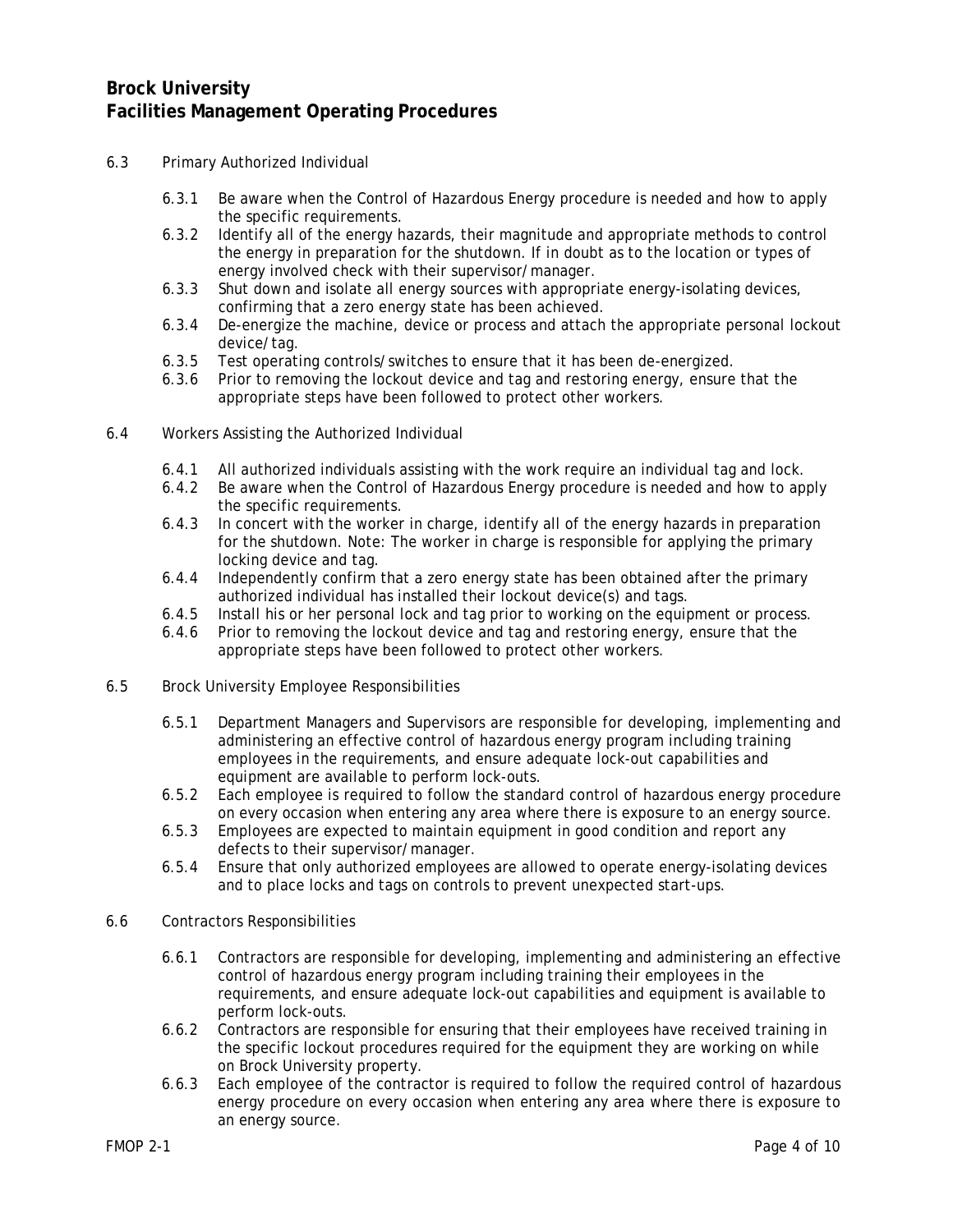- 6.6.4 Contractor's employees are expected to maintain equipment in good condition and report any defects to their supervisor and to the appropriate Brock University Project/Service Manager.
- 6.6.5 Only authorized contractor employees are to operate energy-isolating devices and to place locks and tags on controls to prevent unexpected start-ups.

#### **7.0 Control of Hazardous Energy Procedure**

- 7.1 Every employee and / or primary authorized individual must place his or her padlock on the appropriate switch or valve. The only positive method of protecting employees from the hazards associated with inadvertent starting of machines, equipment or processes, is to lock the controls in the *"OFF"* position and to have a separate single keyed lock for each person. The following is required:
	- 7.1.1 Locks (key type) made by a reputable manufacturer shall be provided so that an acceptable standard lock shall be used at all times. Combination locks are not permitted.
	- 7.1.2 Only one key per lock is to be issued. No duplicate of master keys are allowed.
		- **Mechanical Team** locks coloured blue.
			- **Electrical Team** locks coloured red.
			- **Structural Team locks coloured green.**
	- 7.1.3 Each employee who is to be involved in lockout tagging will use the lock assigned to them. Lockout locks shall not be used for any other application.
	- 7.1.4 Only one type of information tag will be used "Danger Do Not Operate", it must be signed, dated, state the reason for the lockout and securely fastened in place.
	- 7.1.5 The use of a tag alone to prevent inadvertent operation of machinery is not allowed but is used to supplement the lock-out.
	- 7.1.6 The owner of the designated lock is the only person permitted to remove the lock from an energy-isolating device.
- 7.2 Multiple Locks:
	- 7.2.1 When a task requires the services of more than one person, each person isolating and de-energizing the equipment, machine or process must have their own locking system. So a multiple locking device (hasp) is used to allow multiple locks on the same lock-out device. The owner must retain the key to their lock.
	- 7.2.2 An information tag shall be attached to each lock.
	- 7.2.3 The Primary Authorized Individual will not remove his or her lock and tag until all other locks and tags have been removed.
- 7.3 Lock Boxes
	- 7.3.1 Where each person must isolate and de-energize two or more pieces of equipment, machines or process locations, a lock box can be used.
	- 7.3.2 Each lock box is numbered and will contain 10 black safety locks and one key which will fit all locks within the numbered box.
	- 7.3.3 The Primary Authorized Individual will place a black lock and tag on all equipment, machine or process locations where isolation and de-energizing is required.
	- 7.3.4 The key for the black safety locks will be placed in the lock box.
	- 7.3.5 Each authorized individual will place his or her lock and tag on the lock box.
	- 7.3.6 The Primary Authorized Individual will not remove his or her lock and tag from the lock box until all other locks and tags have been removed by their owners.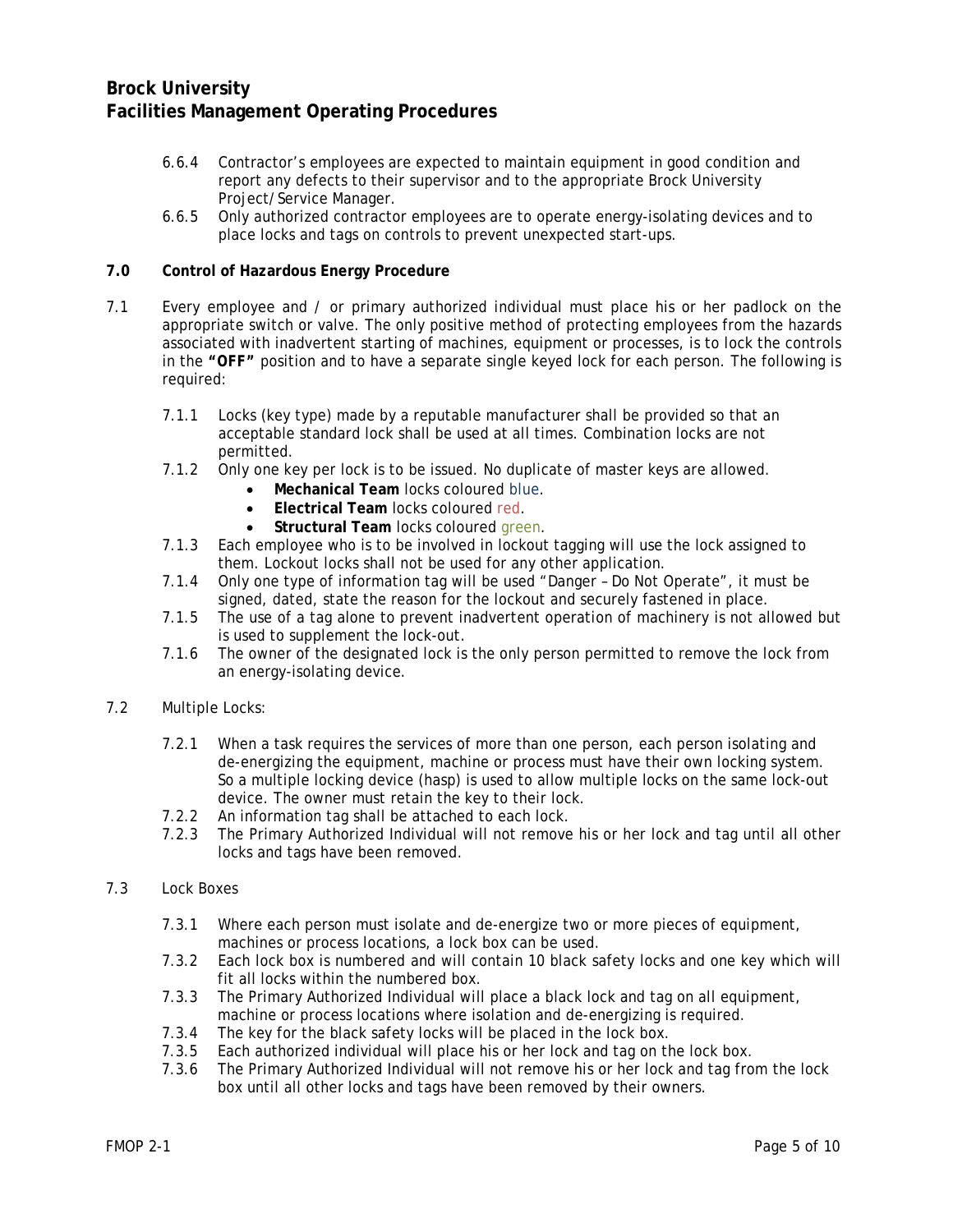#### 7.4 Lockout Steps

Every employee must follow this procedure where the inadvertent or accidental starting, or energizing of a machine, device or process may endanger a worker. This may include but is not limited to situations where equipment or a process is cleaned, repaired, altered, set-up, tested or adjusted.

The primary authorized individual with the support of appropriate trades personnel will:

- 7.4.1 Ensure that the machine, device or process has been completely shut down in the normal manner.
- 7.4.2 Isolate all energy sources using the appropriate energy-isolating device(s). *Note:* This may include disconnect switches, draining and blanking of steam and water lines, relieving hydraulic / pneumatic pressures / stored or residual pressures and applying line valves, blocking and immobilizing, etc.
- 7.4.3 Ensure that an electrician is present where power is required to test or troubleshoot electrical systems or, the source of electrical power is required to be determined prior to isolation.
- 7.4.4 If fuses are to be removed, an electrician must use fuse pullers due to the proximity of the bus bar, which is still energized. The removal of fuses only does not constitute a lockout.
- 7.4. If work is to be performed on electrical circuits or equipment, an electrician shall first test for electrical potential with a proven meter.
- 7.4.6 Only authorized personnel are allowed to operate main electrical disconnects. The deenergizing of main panels must conform to Brock University - Safety Procedures (FMOP 3-3 Electrical Power Outage Procedures).
- 7.4.7 Confirm that there is no stored or residual energy that could create a hazard once the lockout device(s) have been attached and prior to work commencing.
- 7.4.8 Examples of checking for stored or residual energy are:
	- Reading pressure or temperature gauges.
	- Attempting to start the machine or device using the normal operating controls or computer commands where applicable to make sure that it has been deenergized.
	- Checking that the main disconnect switch cannot be moved to the "on" (closed) position, ensuring that all of the operating controls and switches are returned to the "off" position before starting the work activity. Checking that blocks or blanks are secure and functional.
- 7.4.9 After ensuring that the equipment or process is in a Zero State of Energy and all sources of energy are isolated, the primary authorized individual will confirm that:
	- The appropriate energy-isolating devices are in place.
	- All authorized individuals working on the equipment / process or structure have attached their tags and personal lock(s) to each of the energy-isolating devices.
	- The key for each personal lock is retained by the applicable authorized individual.
- 7.4.10 Lockout tags shall state:
	- Reason why switch / device is disconnected.
	- Name of worker who disconnected and locked.
	- Date and time when switch / device was disconnected and locked.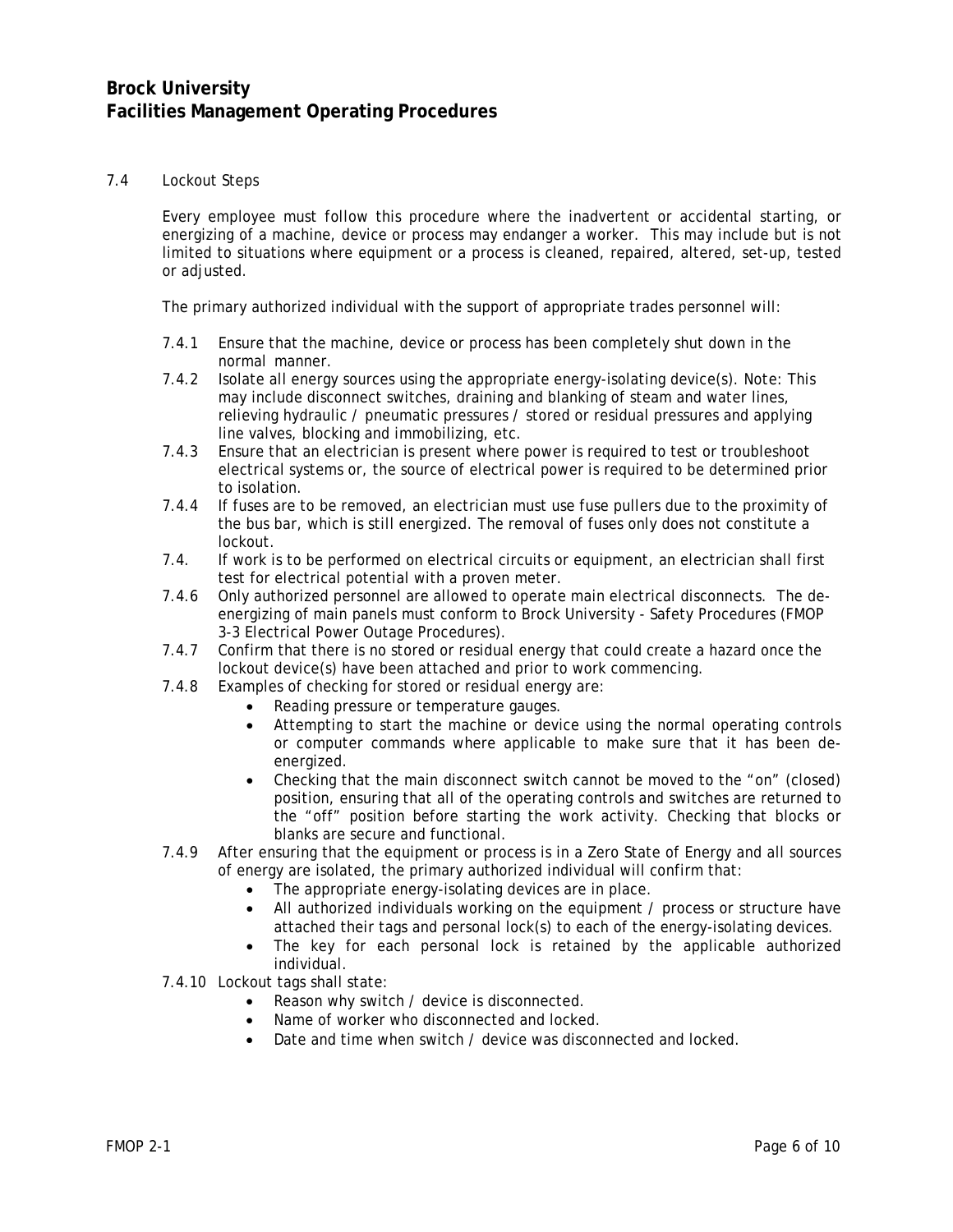- 7.4.11 Each person working on the machine, device or equipment must also:
	- Ensure that the equipment or process is in a Zero State of Energy and all sources of energy are isolated.
	- Use his or her personal lock to secure each of the energy-isolating devices and personally retain the key. Complete a lockout tag(s) and affix it to his or her personal lock(s).
- 7.4.12 Any worker who is unsure as to lock-out procedure will seek direction from their supervisor before proceeding.
- 7.4.13 Startup of Equipment: When the work is completed and prior to removing personal locks and tags, each authorized individual shall ensure that:
	- The operational controls are in the "off" position so that the main disconnect switching is not done under load.
	- All materials or devices used to de-energize and tools or materials used for the work are removed.
	- The machine or device is operational and all safety-related devices (i.e., quards) are re-installed.
	- All personnel are clear of the area and notified that lockout device(s) will be removed and energy restored.
	- Appropriate PPE is worn.
- 7.4.14 Extended shift requirements:
	- Where work is to continue by other employees beyond the shift in which it was started, the safe removal of locks and tags placed by the working shift and for their replacement by those of the oncoming shift is required.
	- In order to facilitate this process, the current primary authorized individual will monitor the process to ensure that the lock / tag exchange between shifts is completed without incident.
	- Only when all other locks and tags have been exchanged will the current person in charge remove his or her lock and tag and the incoming person in charge replace with his or her lock and tag. At no time will the equipment or circuitry be left unlocked until all work has been completed.
	- Where work will continue for an extended period of time the primary authorized individual, in consultation with the applicable manager may keep his or her lock and tag in place until all work has been completed.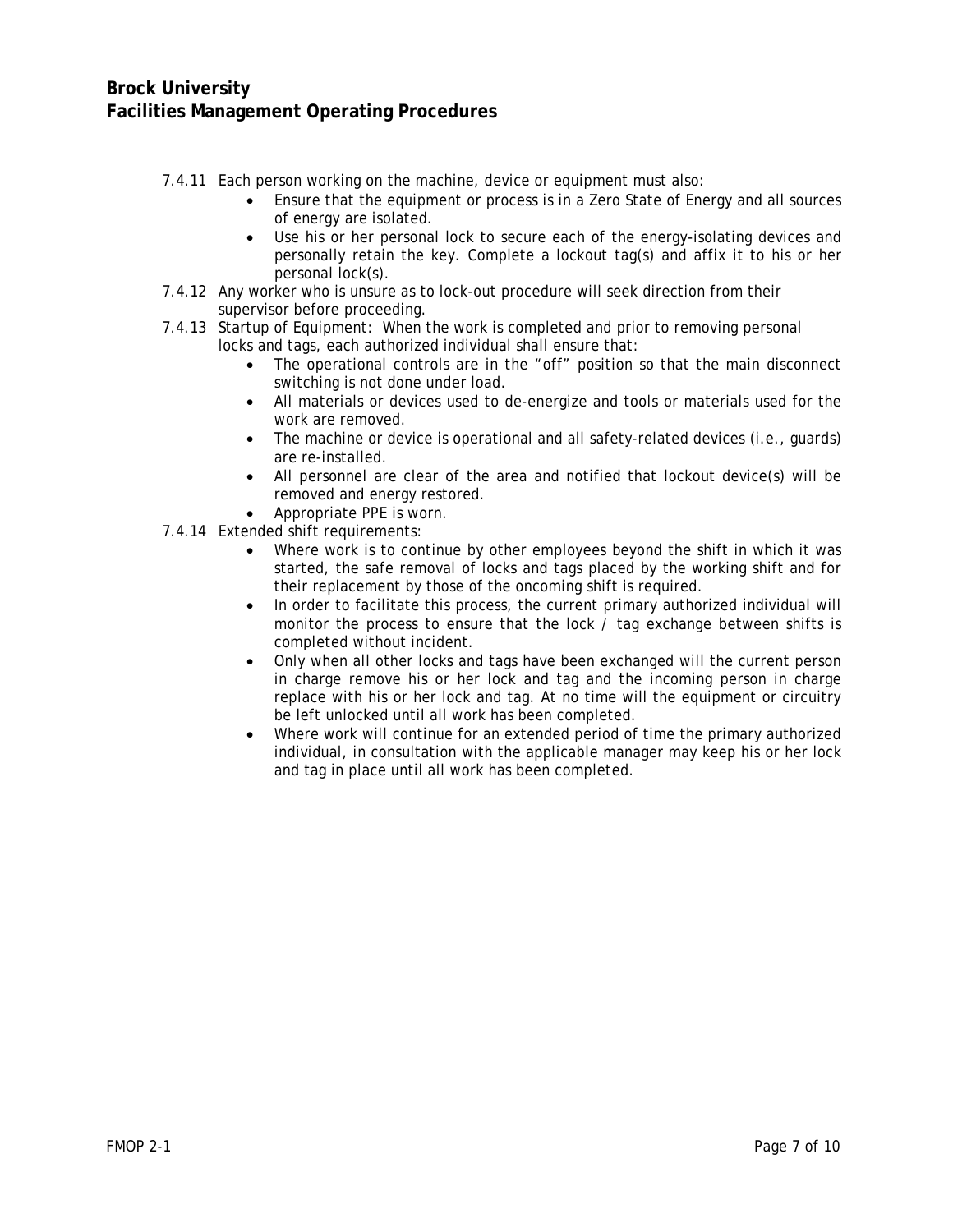- 7.4.15 Removal of Locks
	- Under no circumstances may any person activate tagged equipment or disconnect switches. Always check with your supervisor or manager when you see a lock and/or tag on equipment that you have been requested to operate.
	- Only the owner of the lock may authorize removal of a personal lock and/or tag under normal circumstances.
	- If the owner leaves the university grounds and has left a lock and/or tag in place and the operation of the equipment / process is necessary, contact the person's supervisor.
	- The supervisor will attempt to contact the worker and have them return to remove the lock, without compensation.
	- If the person who owns the lock / tag is not able to return but has confirmed that the equipment is safe to operate the person's lead supervisor may remove the lock or tag, after consulting with a certified member of the JHSC.
	- Such an incident must be recorded on a Circumvention Lock-Out form, see Annex B.
- 7.4.16 Other Requirements
	- Work may be performed on portable type electrical machinery after it has been unplugged from the power source, and the plug tagged with a "Danger – Do Not Operate" tag. The plug should remain visible to the person that tagged the equipment at all times.
	- Where there is a hazard of fire or explosion, or electrical arcing is a concern for any other reason, grounding will be required as part of lockout protection.
	- The use of electrical control circuitry to accomplish lockout is prohibited since it does not offer positive personnel protection. Examples:
		- o Electrical shorts. (Water in lines and some types of dust can create a path to complete the control circuit.)
		- o Vibration or switch component failure.<br>  $\Omega$  Remote or interlocked switches no
		- Remote or interlocked switches not affected by control circuitry.
- 7.4.17 Testing of Equipment

In situations where energy-isolating devices are locked out and it is necessary to test or position the machine, equipment or process the following sequence applies:

- Ensure that the machine, equipment, or process components are operationally intact.
- Remove any temporary de-energizing devices
- Clean the machine, equipment or process of tools and materials.
- Ensure all personnel associated with the lockout are notified of the removal and re-energization.
- Ensure appropriate PPE is worn.
- Ensure that all personnel not involved with the testing stand clear of the area.
- Complete testing.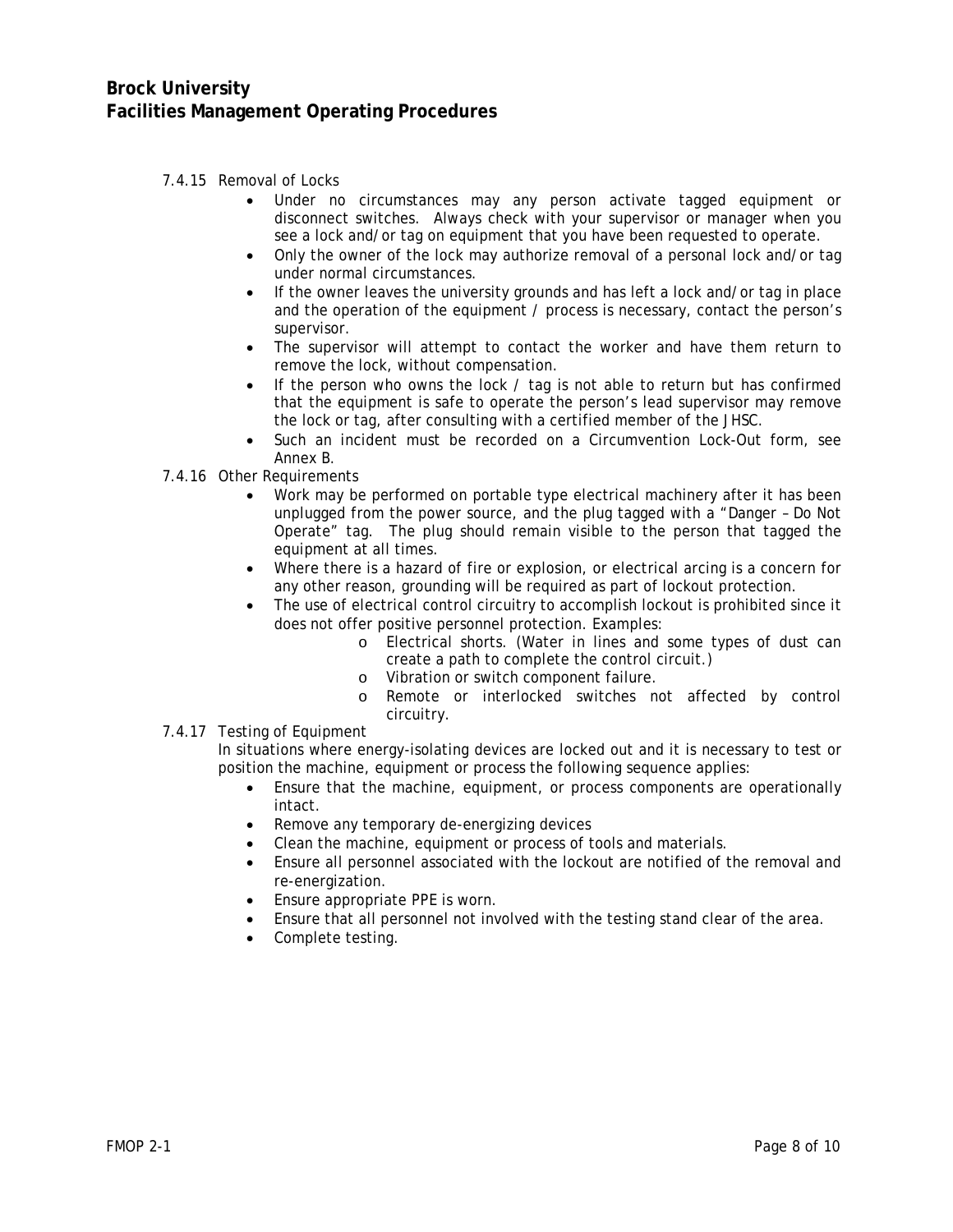- 7.4.18 Use of Alternative Methods
	- Where lock-out/tag-out is not used for tasks that are routine, repetitive, and integral to the equipment operation or process an alternative method of control shall be used. Alternate methods may include but are not limited to:
	- Addition of engineering safeguards (fixed / barrier guards, light curtains, pressure mats, emergency stop buttons, hold-to-run devices).
	- Warning and alerting techniques (attendants, audible and visual signals, barricades, signs and tags).
	- Administrative controls (safe work procedures, standard practices and checklists, training).
	- Use of personnel protective equipment (eyewear, face-shields, gloves, hearing and protective heard-gear.
- **8.0. Training and Education**
- 8.1. All employees who are required to lock and tag equipment and/or processes or supervise this type of work as part of their job function must receive training in this procedure.
- 8.2. Training must be provided before assignment to ensure that employees understand the purpose and function of the Facilities Management Control of Hazardous Energy Procedure (FMOP 2-1) and that the knowledge and skills required for the safe application, use, and removal of energy controls are acquired. The training must include the following:
	- Each authorized employee must be instructed in the purpose and use of the energy control procedure.
	- Each authorized employee must receive training in the recognition of applicable hazardous energy sources, the type and magnitude of the energy available in the workplace, the methods and means necessary for energy isolation and control, and means of verification of control.
- 8.3. Retraining must be provided annually and will be arranged by the Facilities Management Department. The training will re-establish employee proficiency with control methods and procedures, as follows:
	- Retraining must be provided whenever there is a change in job assignments, a change in machines, equipment, or processes that presents a new hazard, a change in the energy control procedures, or a revision of control methods; and
	- Additional retraining must be conducted whenever periodic audits reveal or supervisory observations give reason to believe that there are deviations from or inadequacies in an employee's knowledge or use of energy control procedures.
	- Documentation must certify that employee training has been accomplished and is being kept up-to-date. The certification must record each employee's name and dates of training.
- 8.4. As part of this training the employee must be able to demonstrate the correct procedures for locking out equipment that they are required to work on.
- 8.5. New Hires/Promotions/Transfers into related authorized employee positions must have their training reviewed and competence verified prior to working on any project where the control of hazardous energy is required. This training and/or review must be documented and provided by one of the following individuals: designated Electrician, Supervisor, or designated employee qualified to deliver the training.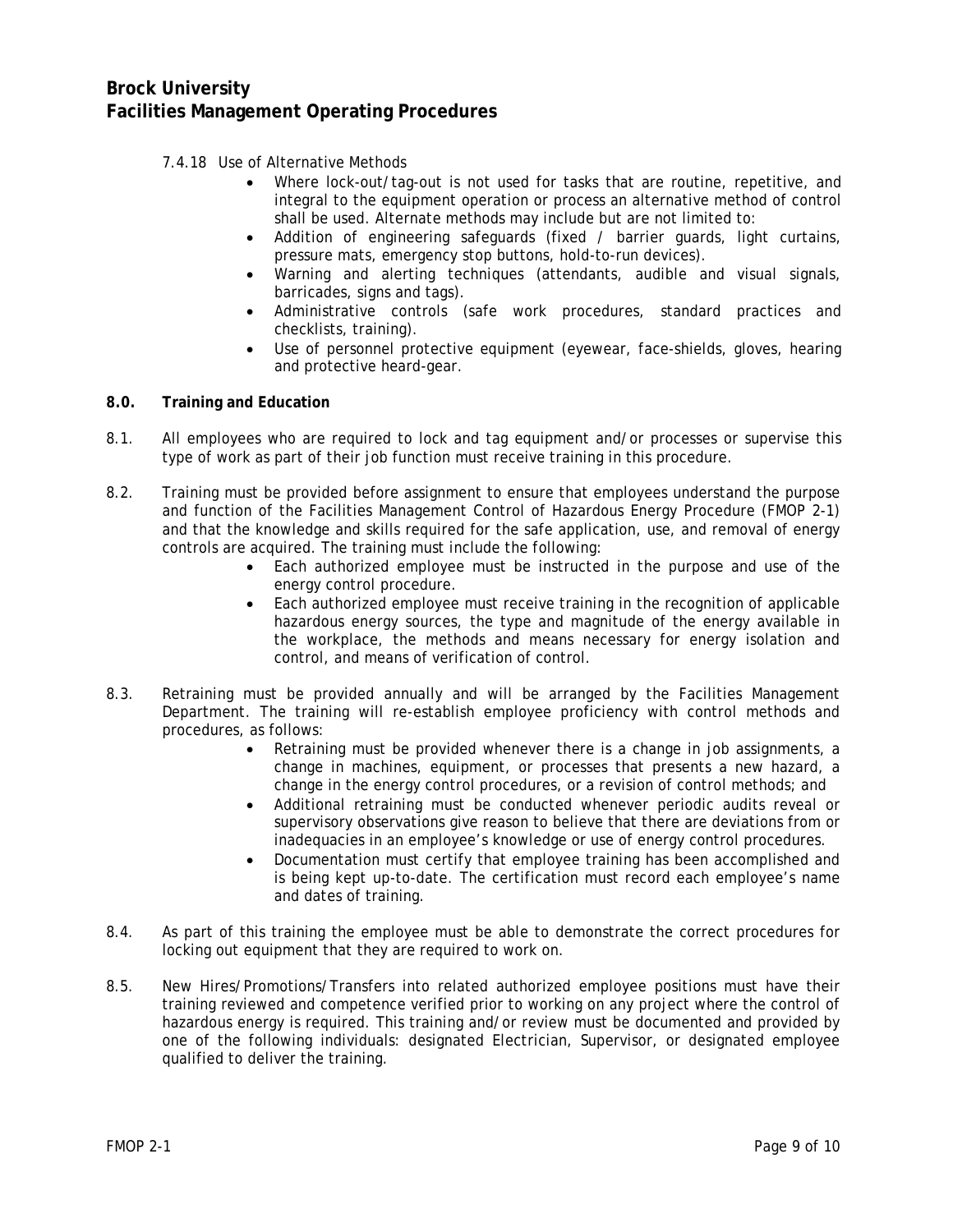## **9.0 References**

- Brock University Facilities Management Operating Procedure FMOP 3-3 Electrical Power Outage Procedures
- Industrial Accident Prevention Association (IAPA) Sample Lock-out / Tag-out Procedure
- Electrical Safety Authority Lock-Out & Tag-Out, 2000
- Occupational Health & Safety Act Industrial Establishments Regulation – 851 Construction Projects - Ontario Regulation 213/91
- CSA Standard Z460-05 Control of Hazardous Energy and Other Methods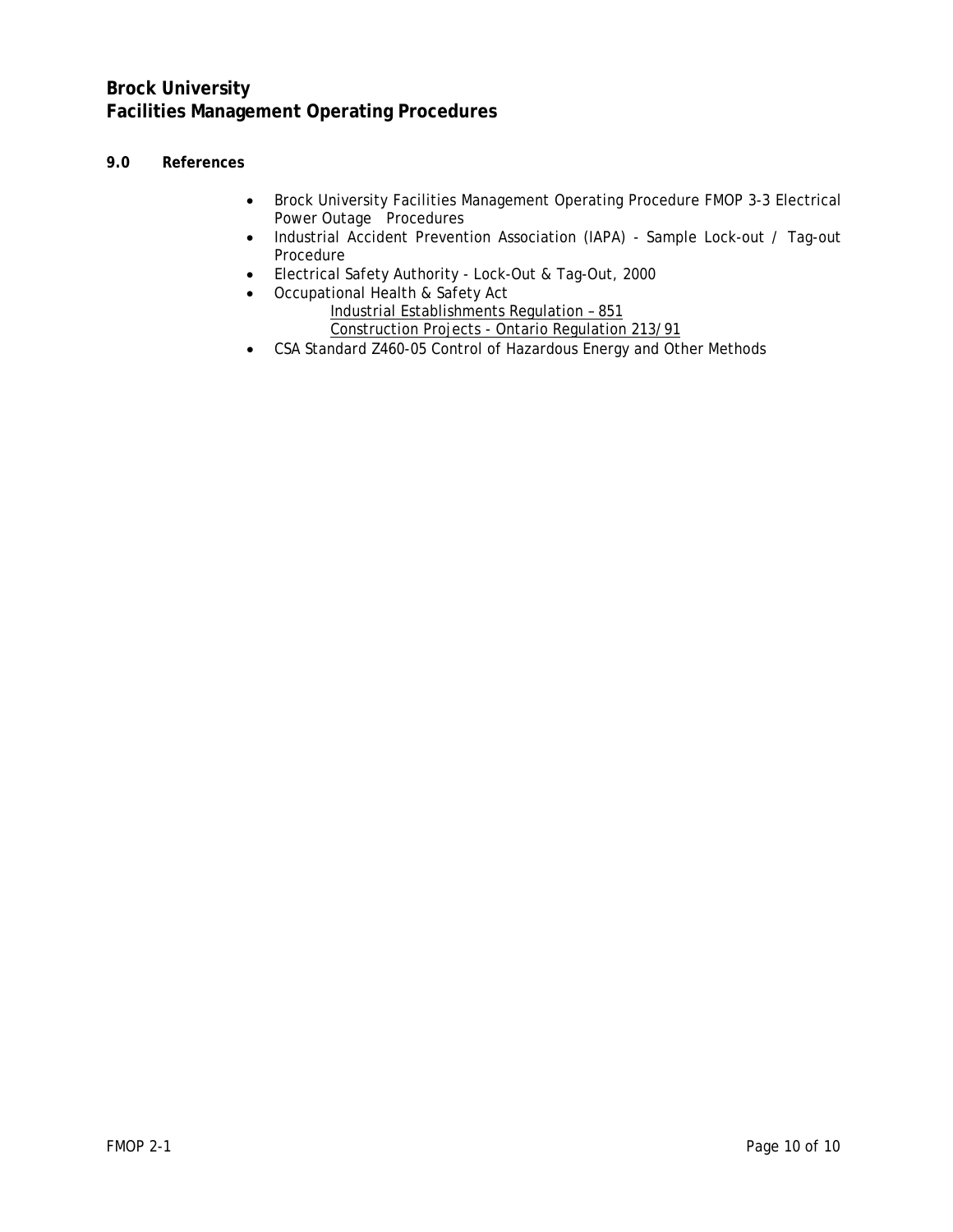

**Lockout / Tagout Form**

| <b>(DANGER)</b>                                                                                                                                                                                                                                                        | <b>DANGER</b>                                          |
|------------------------------------------------------------------------------------------------------------------------------------------------------------------------------------------------------------------------------------------------------------------------|--------------------------------------------------------|
| <b>LOCKED</b><br>OUT                                                                                                                                                                                                                                                   | This energy source has<br>been LOCKED OUT!<br>Remarks: |
| <b>DO NOT OPERATE</b>                                                                                                                                                                                                                                                  |                                                        |
| This lock/tag may<br>only be removed by:                                                                                                                                                                                                                               |                                                        |
| Name: Name and the state of the state of the state of the state of the state of the state of the state of the state of the state of the state of the state of the state of the state of the state of the state of the state of<br>Expected Completion:________________ |                                                        |